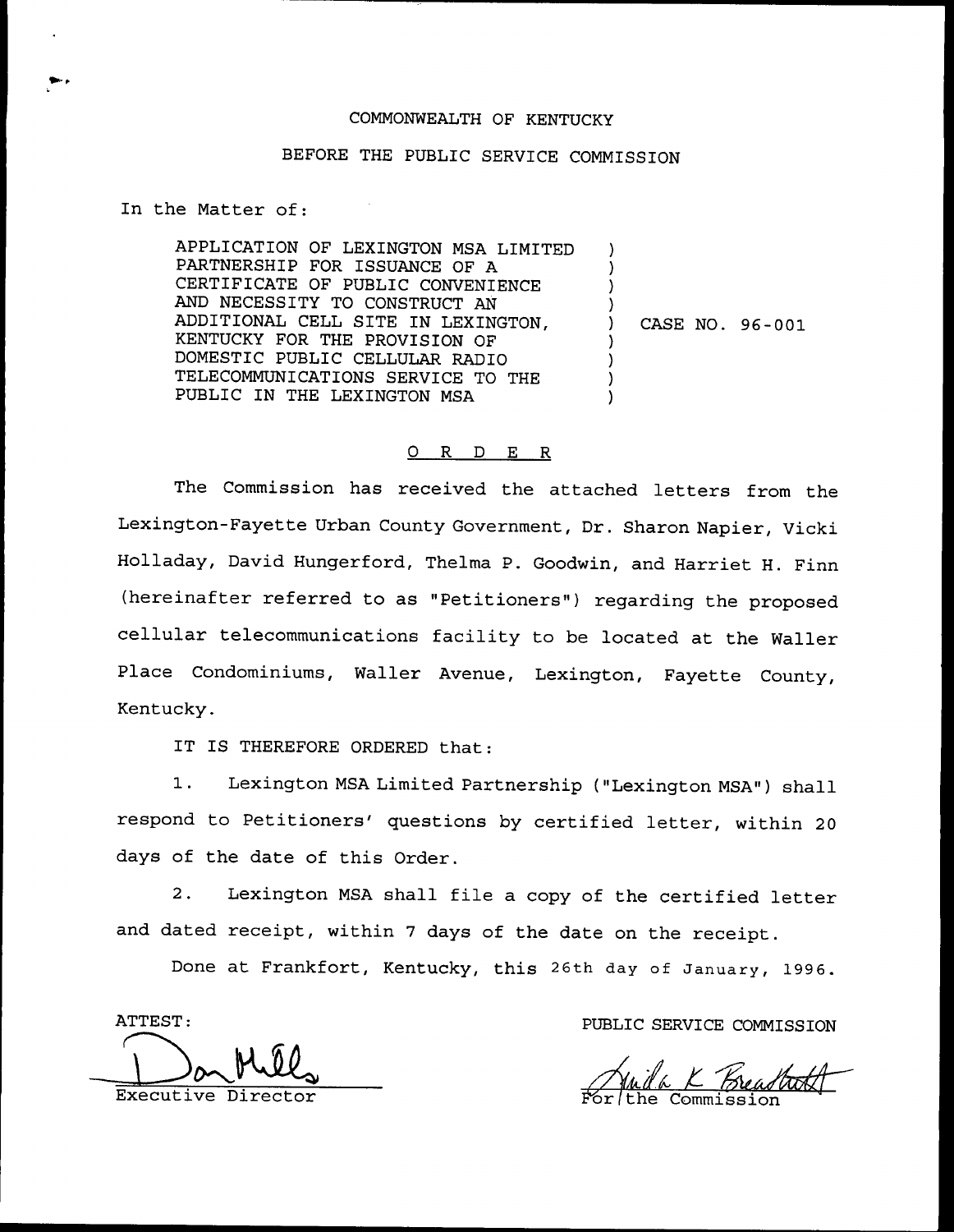

## Lexington-Fayeffe Urban County Government

Dotson

Department of Housing & Community Development . Division of Planning . Planning Services

January 16, 1996

Don Mills, Executive Director Public Service Commission P.O. Box 615 Frankfort, KY 40602

RE: PSC Case Number 96-001

Dear Mr. Mills:

The Lexington-Fayette Urban County Government (hereinafter referred to as LFUCG) wishes to state its concerns regarding the above-captioned application for a cellular tower and equipment shelter for property located at 342 Wailer Avenue. The information provided to us by Lexington MSA limited partnership is not detailed enough for us to properly determine the potential impact of the tower upon the existing residential and office development on this site and the surrounding properties, many of which are residential. I specifically request that the following items be provided for our review, or issue otherwise addressed as appropriate:

- A copy of the application filed with the PSC; in particular, the nature of the  $1.$ proposed tower (monopole or lattice), and a detailed plan (to scale) showing how the proposed tower would be sited in relation to the existing development (buildings, parking, etc.) on this property; demonstrating that requirements of the Zoning Ordinance can be maintained for the property. Also, the boundary lines of any proposed subdivision for the purposes of leasing as required by KRS Chapter 100; demonstrating compliance with the Subdivision Regulations.
- 2. Information as to whether or not Lexington MSA considered utilizing the existing eight story building on this site as part of the structure to elevate the transmitting equipment.
- 3. Addition of a condition by the PSC that the tower be removed if it ever ceases to be used as a cellular transmitting facility.
- 4. Information as to proposed screening/buffering of the proposed facilities from adjoining properties.

The LFUCG 's Cellular Tower Committee will review the requested information in the hope that any concerns can be addressed short of requesting intervention. I am also sending a copy of this letter to Sam McNamara, attorney for Lexington MSA Limited Partnership.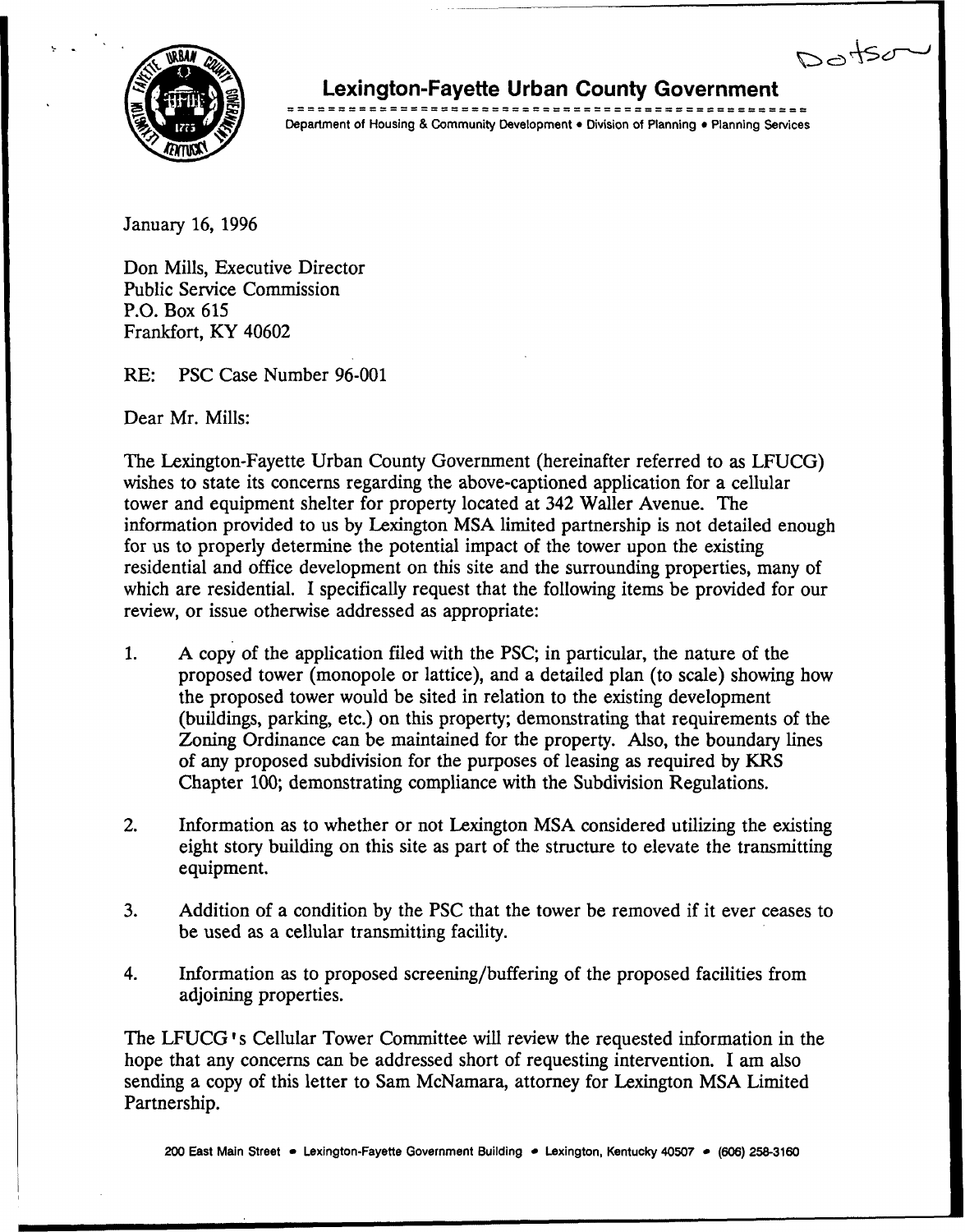The Lexington-Fayette Urban County Government looks forward to a response from the applicant and/or the Public Service Commission on these requests.

Sincerely,

 $\overline{\text{Christopher D. King}}$ 

Deputy Planning Manager Chairman, LFUCG Cellular Tower Committee

c: Mayor Pam Miller (c/o Charlie Boland) Sam G. McNamara, Attorney for Lexington MSA Cellular Tower Committee Members: Councilmember Fred Brown, Jimmy Campbell, Keith Horn, Terry Tipton, & Casey Wilson

ck29/ctmills7.ltr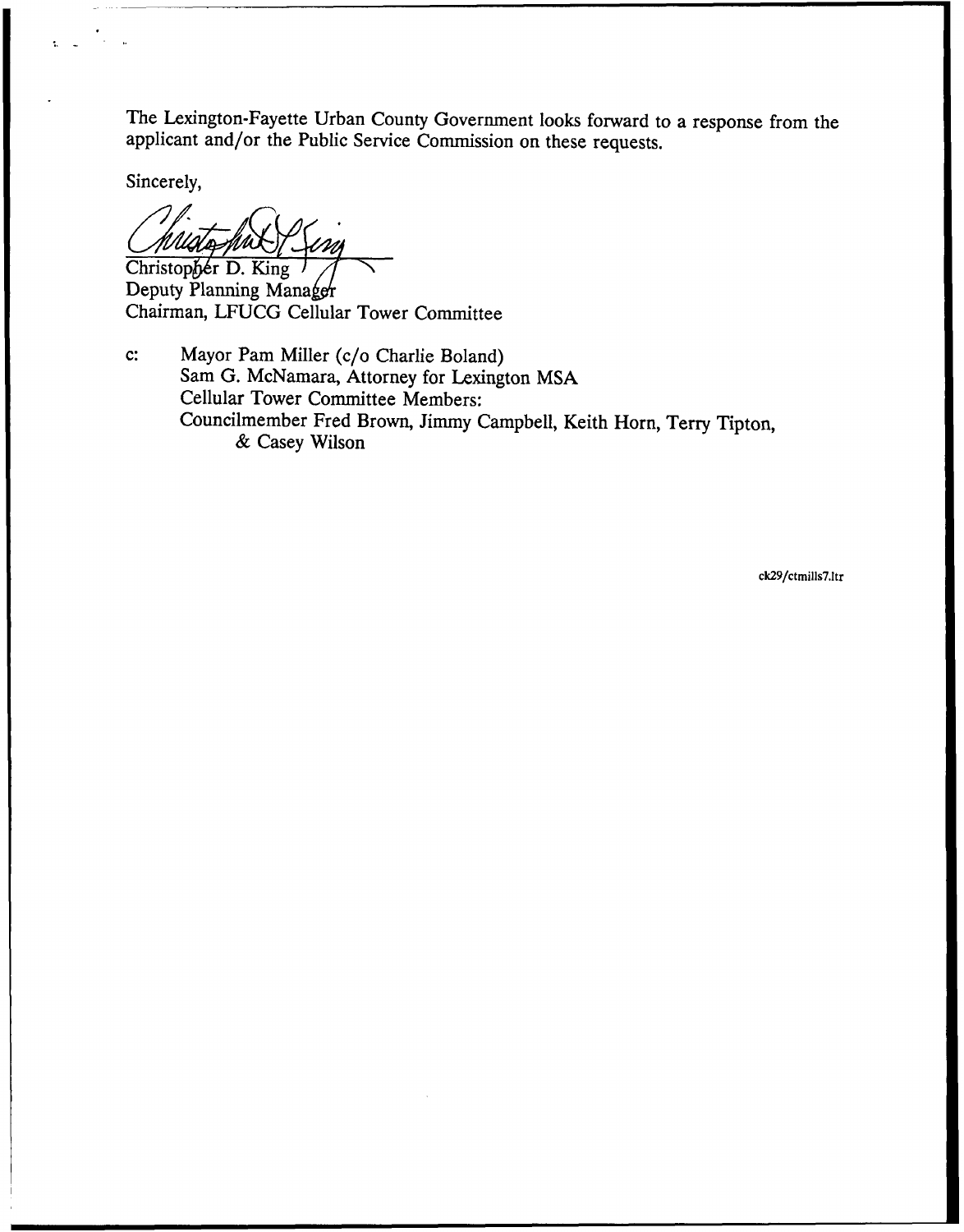Dotsum

January 9, 1996

Sharon Napier MD 1539 Heron Lane Lexington, Kentucky 40503

Dear Executive Directors Office:

I am writing this letter regarding Case No. 96-001. As you know, this refers to potential construction of a cellular communications tower within 500 feet of my home!

<sup>I</sup> have many objections to the construction of such a tower so close to my home. The property value of my house will surely decrease. In addition, the natural beauty of this portion of the neighborhood will be destroyed. There certainly must be better choices for a construction site. Perhaps a more industrial area. If such an unsightly tower is constructed in this neighborhood, <sup>I</sup> would hope that the local residents would be provided with information regarding possible interference with other electronic/communications devices.

Please choose another location for construction of the tower.

Sincerely,<br>Sharesmogue

Sharon Napier MD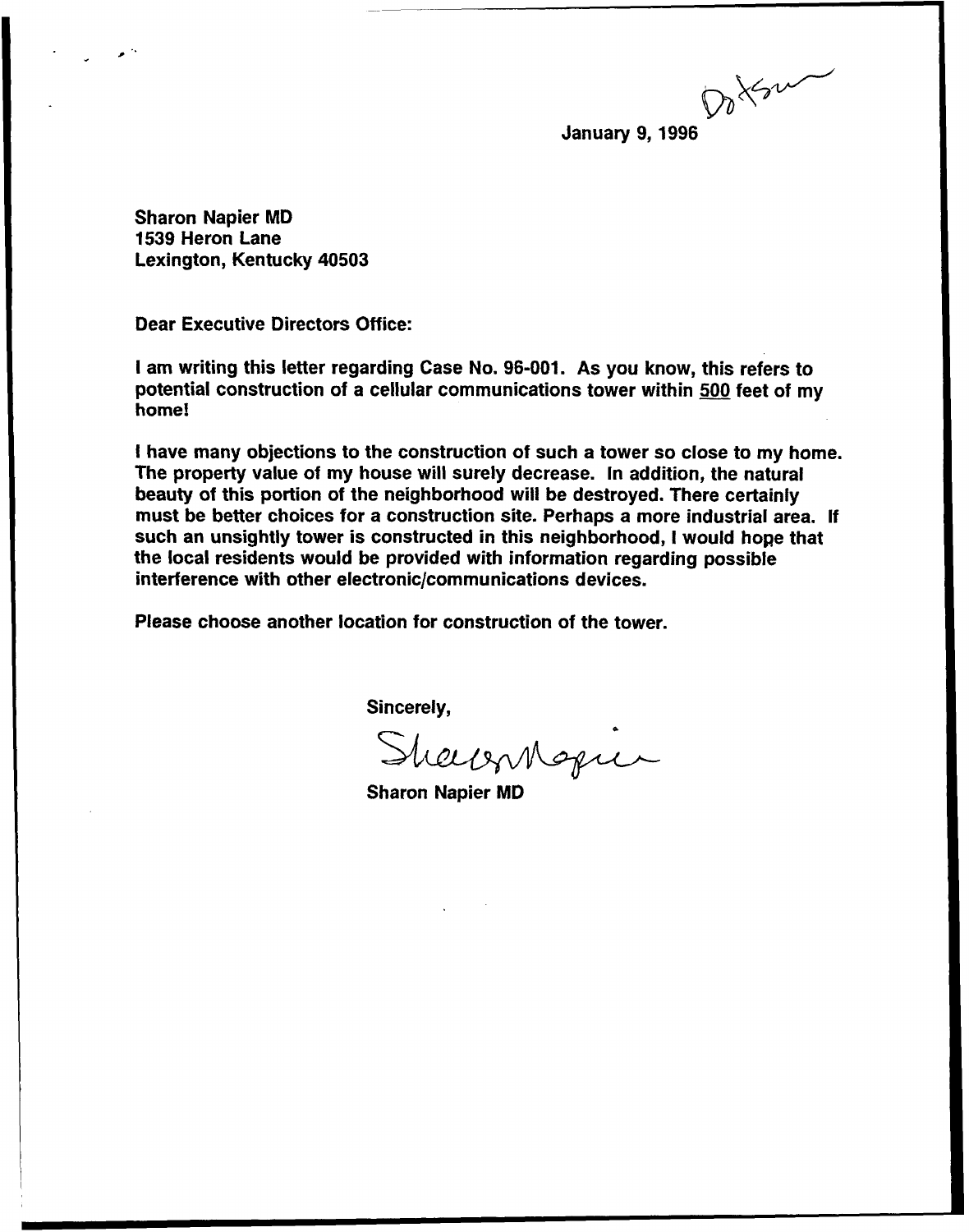Service of the company 18, 1996 Dott/c Dear Siron Madame,  $\{\mathcal{L}\mathcal{L}:H^d_{\mathbb{C}}(\mathcal{U}\mathcal{U})\}$ re: Case No. 96-001 It would be atrocions to build a tower of  $160'$ this location. It would be ugly at any hocation, but it is especially inappropriate where an entire neighborhood can onerlook it, and where even the businesses & offices for the most part do not incered 2 or 3 stories. I don't want to look at it, Nefeel it would affect the quality of our daily hies and our property values. The front wall of my huing. room is nearly all window and should zero in on this monstrosity nicely. Ulso, I find it hard to believe that this wouldn't cause us problems with our tilephones, telenisions, pacemakins, itc. Or, bookstoff at it from the point of riew of a thunderstorm. If you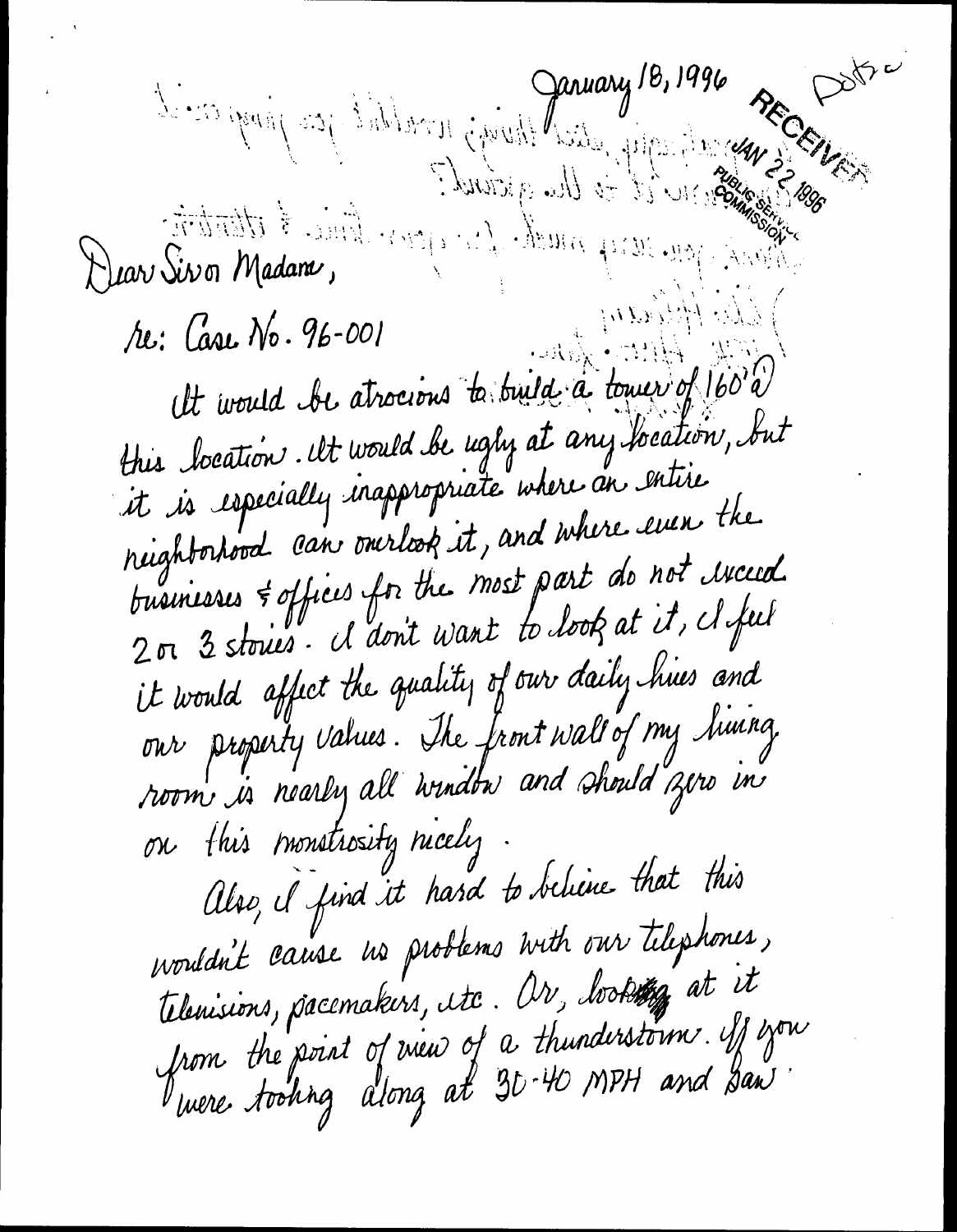$\left\langle \left\langle \mathcal{L}_{\mathcal{L}_{\mathcal{L}}} \right\rangle \left\langle \mathcal{L}_{\mathcal{L}_{\mathcal{L}}} \right\rangle \right\rangle_{\mathcal{L}_{\mathcal{L}}} \leq \left\langle \mathcal{L}_{\mathcal{L}_{\mathcal{L}}} \right\rangle_{\mathcal{L}_{\mathcal{L}}}$ a great, ugh, stiel thing; wouldn't you jump on it Thank you rury much for your time & attention Vicki Holladay<br>1540 Heron Lane  $\label{eq:q} \langle \nabla \ln \hat{X} + \hat{\gamma} \rangle_{\text{eff}} \langle \gamma \rangle_{\text{eff}}$  $107/44.14.40503.4110$ Stand the second the property of the second in the position of the E. A. B. Mest part of hold show. it wald that  $\#$  , and it if we duly that me we papelly must be fainted by papel Arab plant is the late the start of the ground in the statute of the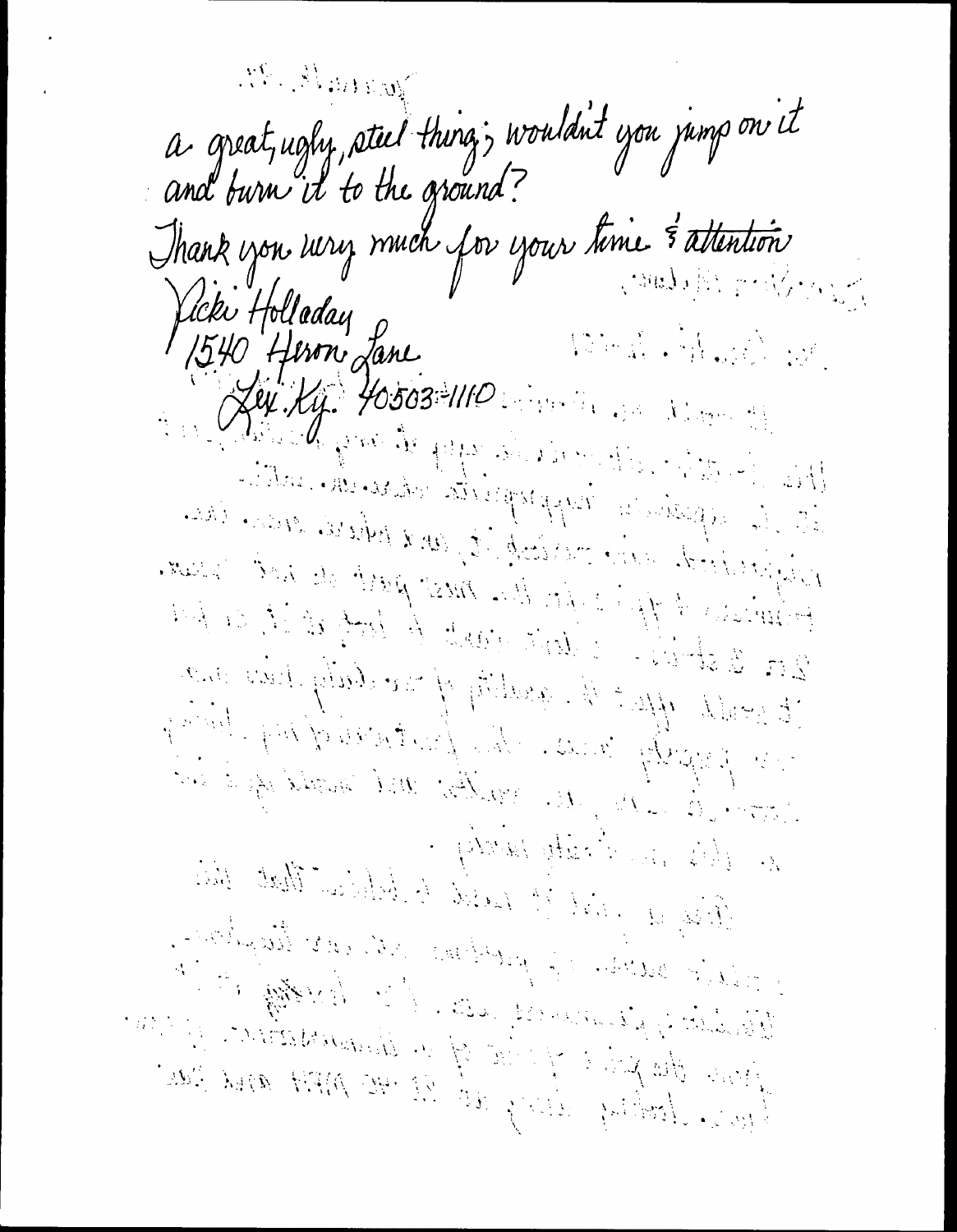

David A. Hungerford Lauralyn S. Hungerford 1547 Heron Lane Lexington, Ky 40503

Executive Director's Office Public Service Commission of Kentucky Post Office Box 615 Frankfort, Kentucky 40602

Re: Case No. 96-001

To Whom It May Concern:

This is to inform the commission of our strong objection to Lexington MSA Limited Partnership's application to build a 160 foot tower adjoining our property. Because such a facility is<br>inappropriate to a long established residential neighborhood, and will significantly damage the value of our property, and our enjoyment of it, we request the right of intervention in this matter.

incerely,

David Hungerford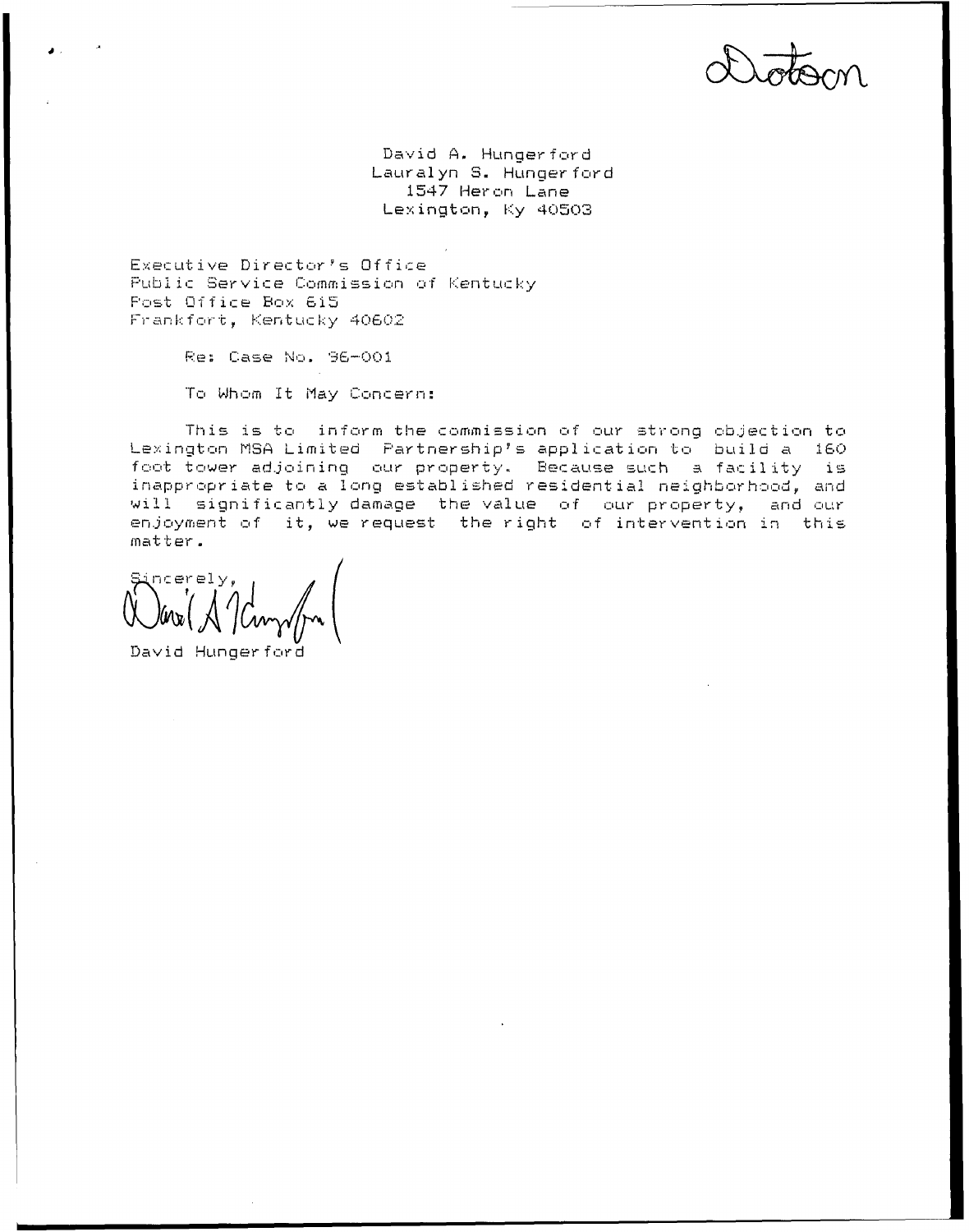